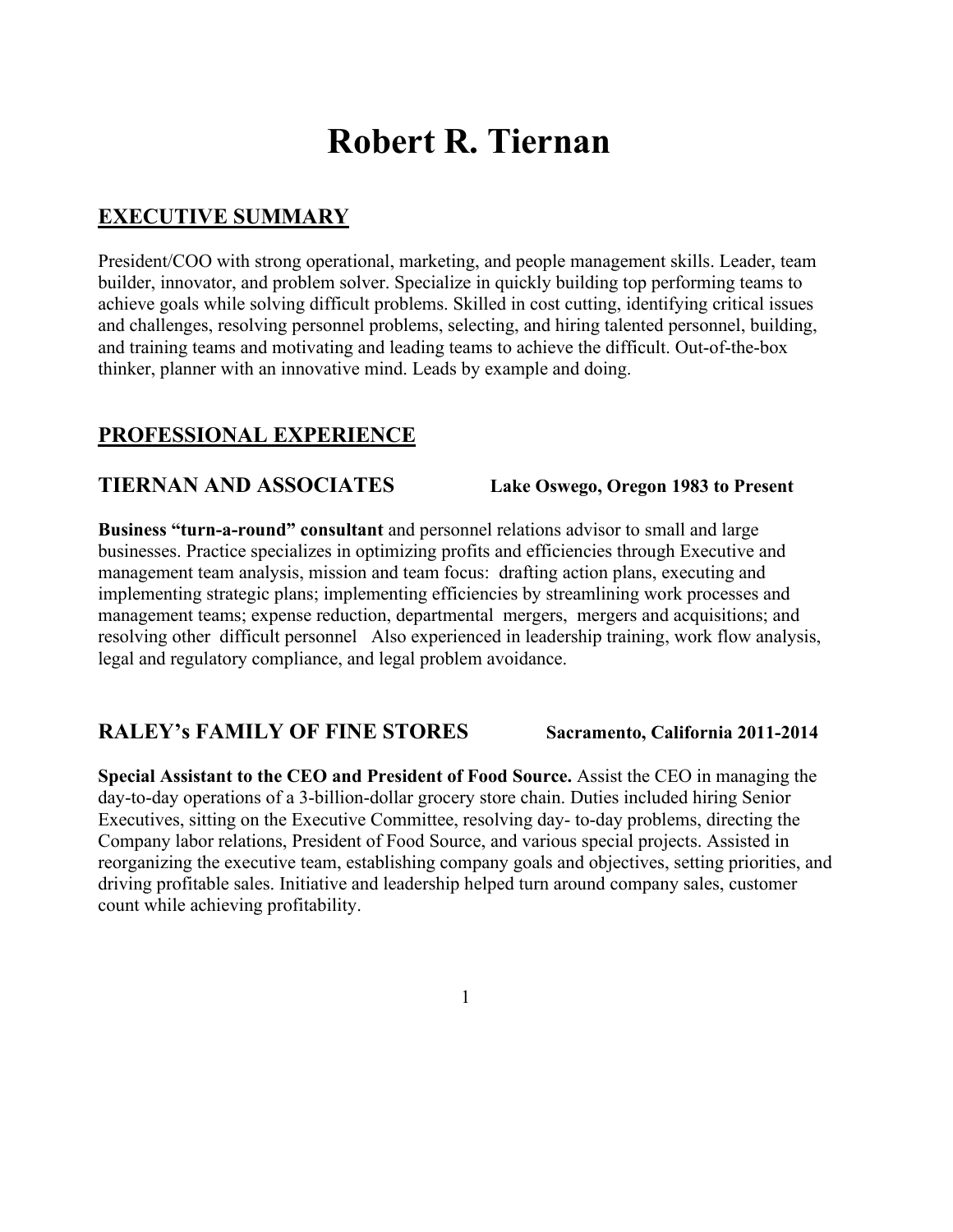# **GROCERY OUTLET INC. Berkeley, California 2003-2007**

**President and Chief Operating Officer for 120 stores privately held Grocery Store Chain.** Managed all aspects of an extremely successful Grocery Store chain. Led the company to 14 straight quarters of positive comp sales, 12 quarters of average ring increases and 10 quarters of positive customer count increases. Hired key executives and management team members, establishing aggressive goals, while implementing successful bonus programs, cost cutting, reorganizing, refocusing and challenging key departments, improved training systems and implemented innovative store support and incentives systems. Specifically:

- Re-organized and streamlined the Operations department
- Redirected marketing and other funds to increase sales through better customer contact and targeted advertising
- Re-focused recruiting, training and real estate selection process, goals, and objectives.
- Reduced transportation and distribution costs through innovation, consolidation and refining of existing practices.
- Established a new construction department to lead new store construction and a 12 million-dollar 50 store remodeling project to update store equipment and appearance.
- Opened 24 high performing stores new stores in three years.

# PAYLESS DRUG STORES TUAL Tualatin, Oregon 2000 - 2012

#### **Founder and Board Member of the** *NEW* **PayLess Drug stores, an Institutional drug company with 50 million in annual sales.**

Re-launched Payless Drug as a premier "Institutional Drug company" which provides prescription drugs to seniors who are residing in senior care facilities, rest homes, skilled nursing facilities and adult foster care. Retained a super-talented key executive to run and grow the company. Became the largest institutional Drug company in Oregon. Specific responsibilities and accomplishments included: Drafting and implementing company business plans; raising the initial capital; recruiting board members and hiring key executives and operational personnel. Established and implemented all initial plans, goals, timetables, incentives, objectives, infrastructure, leases, and other legal requirements necessary to successfully launch the company.